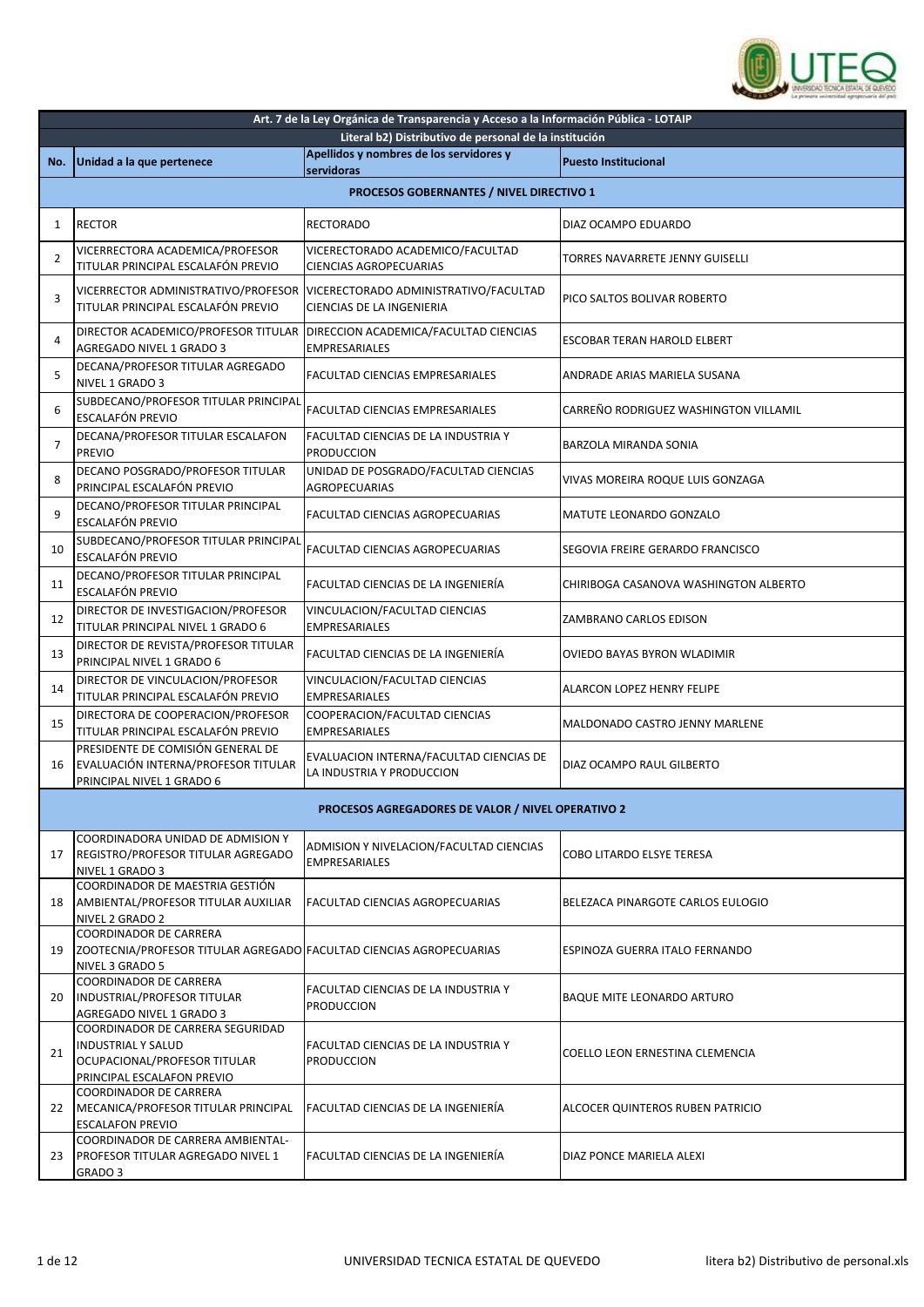

| 24 | COORDINADOR DE CARRERA<br>ECOTURISMO/PROFESOR TITULAR<br>AGREGADO NIVEL 1 GRADO 3                                                                                 | FACULTAD CIENCIAS DE LA INGENIERÍA                                   | MORENO VERA ANA NOEMI                |
|----|-------------------------------------------------------------------------------------------------------------------------------------------------------------------|----------------------------------------------------------------------|--------------------------------------|
| 25 | <b>COORDINADOR DE CARRERA</b><br>ELECTRICA/PROFESOR TITULAR PRINCIPAL<br><b>ESCALAFON PREVIO</b>                                                                  | FACULTAD CIENCIAS DE LA INGENIERÍA                                   | MURILLO OVIEDO JORGE PATRICIO        |
| 26 | <b>COORDINADOR DE CARRERA GESTION</b><br>EMPRESARIAL; COORDINADOR CARRERA DE<br><b>GESTION DEL TALENTO</b><br>HUMANO/PROFESOR TITULAR AUXILIAR<br>NIVEL 1 GRADO 1 | <b>FACULTAD CIENCIAS EMPRESARIALES</b>                               | CALERO LARA MAGALY GIOCONDA          |
| 27 | COORDINADORA DE CARRERA MARKETING:<br>COORDINADOR DE CARRERA DE<br>ADMINISTRACION PUBLICA/PROFESOR<br>TITULAR AGREGADO NIVEL 1 GRADO 3                            | FACULTAD CIENCIAS EMPRESARIALES                                      | MUÑOZ MACÍAS SANDRA CECILIA          |
| 28 | COORDINADOR DE CARRERA ECONOMIA;<br><b>COORDINADOR CARRERA</b><br>FINANZAS/PROFESOR PRINCIPAL<br>ESCALAFÓN PREVIO                                                 | <b>FACULTAD CIENCIAS EMPRESARIALES</b>                               | YELA BURGOS ROGER TOMAS              |
| 29 | COORDINADORA DE EDUCACION BASICAM<br>PEDAGOGIA DE LOS IDIOMAS NACIONALES,<br><b>EXTRANJEROSY</b><br>PSICOPEDAGOGÍA/PROFESOR TITULAR<br>AGREGADO NIVEL 1 GRADO 3   | FACULTAD CIENCIAS DE LA EDUCACION                                    | CEREZO SEGOVIA BADIE ANNERIS         |
| 30 | COORDINADOR DE CARRERA GESTION<br>EMPRESARIAL Y GESTIÓN PUBLICA Y<br>MUNICIPAL/PROFESOR TITULAR AGREGADO<br>NIVEL 1 GRADO 3                                       | UNIDAD DE ESTUDIOS A DISTANCIA                                       | HARO CHONG ALEXANDRA ELIZABETH       |
| 31 | COORDINADORA DE CARRERA MARKETING,<br>CARRERA CONTABILIDAD Y<br>AUDITORIA/PROFESOR TITULAR AGREGADO<br>NIVEL 1 GRADO 3                                            | UNIDAD DE ESTUDIOS A DISTANCIA                                       | PLUA PANTA KARINA ALEXANDRA          |
| 32 | COORDINADOR AGROECOLOGIA Y<br>DESARROLLO SOSTENIBLE/PROFESOR<br>TITULAR AGREGADO NIVEL 1 GRADO 3                                                                  | UNIDAD DE POSGRADO/FACULTAD CIENCIAS<br><b>AGROPECUARIAS</b>         | REYEZ PEREZ JUAN JOSE                |
| 33 | COORDINADORA AGRONOMIA, MENCION<br>PRODUCCION AGRICOLA/PROFESOR<br>TITULAR PRINCIPAL ESCALAFÓN PREVIO                                                             | UNIDAD DE POSGRADO/FACULTAD CIENCIAS<br><b>AGROPECUARIAS</b>         | TORRES NAVARRETE ENMA DANIELLY       |
| 34 | <b>COORDINADOR EN PRODUCCION</b><br>ANIMAL/PROFESOR TITULAR PRINCIPAL<br>NIVEL 1 GRADO 6                                                                          | UNIDAD DE POSGRADO/FACULTAD CIENCIAS<br><b>AGROPECUARIAS</b>         | ZAMBRANO GRACIA DELSITO DIFILO       |
| 35 | COORDINADORA EDUCACION, MENCION<br>ORIENTACION EDUCATIVA/PROFESOR<br>TITULAR AGREGADO NIVEL 1 GRADO 3                                                             | UNIDAD DE POSGRADO/FACULTAD CIENCIAS DE<br>LA EDUCACION              | CARDENAS ZEA MIRIAM PATRICIA         |
| 36 | <b>COORDINADOR EN</b><br>ACUICULTURA/PROFESOR TITULAR<br>PRINCIPAL ESCALAFÓN PREVIO                                                                               | UNIDAD DE POSGRADO/FACULTAD CIENCIAS DE<br>LA INDUSTRIA Y PRODUCCION | RODRIGUEZ TOBAR JORGE MAGNO          |
| 37 | COORDINADORA DESARROLLO LOCAL,<br>MENCION PLANIFICACION, DESARROLLO Y<br>ORDENAMIENTO TERRITORIAL/PROFESOR<br>TITULAR PRINCIPAL NIVEL 1 GRADO 6                   | UNIDAD DE POSGRADO/FACULTAD CIENCIAS DE<br>LA INGENIERIA             | <b>GONZALEZ OZORIO BETTY BEATRIZ</b> |
| 38 | COORDINADOR EN CONTABILIDAD Y<br>AUDITORIA/PROFESOR TITULAR PRINCIPAL<br>NIVEL 1 GRADO 6                                                                          | UNIDAD DE POSGRADO/FACULTAD CIENCIAS<br><b>EMPRESARIALES</b>         | BOZA VALLE JHON ALEJANDRO            |
| 39 | COORDINADORA EN ADMINISTRACION DE<br>MPRESAS/PROFESOR TITULAR PRINCIPAL<br>NIVEL 1 GRADO 6                                                                        | UNIDAD DE POSGRADO/FACULTAD CIENCIAS<br><b>EMPRESARIALES</b>         | MANJARREZ FUENTES NELLY NARCISA      |
| 40 | <b>COORDINADOR DE</b><br>MAESTRIAPEDAGOGÍA/PROFESOR TITULAR<br>PRINCIPAL ESCALAFÓN PREVIO                                                                         | UNIDAD DE POSGRADO/FACULTAD CIENCIAS<br><b>EMPRESARIALES</b>         | PASTRANO QUINTANA EDGAR VICENTE      |
| 41 | COORDINADORA DE EDUCACION<br>CONTINUA/PROFESOR TITULAR AUXILIAR<br>NIVEL 1 GRADO 1                                                                                | UNIDAD DE POSGRADO/UNIDAD DE ESTUDIOS A<br><b>DISTANCIA</b>          | ALVAREZ MORALES ELSA LEUVANY         |
| 42 | <b>TECNICO ADMINISTRATIVO</b>                                                                                                                                     | <b>RECTORADO</b>                                                     | <b>VELIZ INTRIAGO MARIA BEATRIZ</b>  |
| 43 | CONSERJE                                                                                                                                                          | <b>RECTORADO</b>                                                     | ZAMBRANO LOPEZ GERMANIA JANETH       |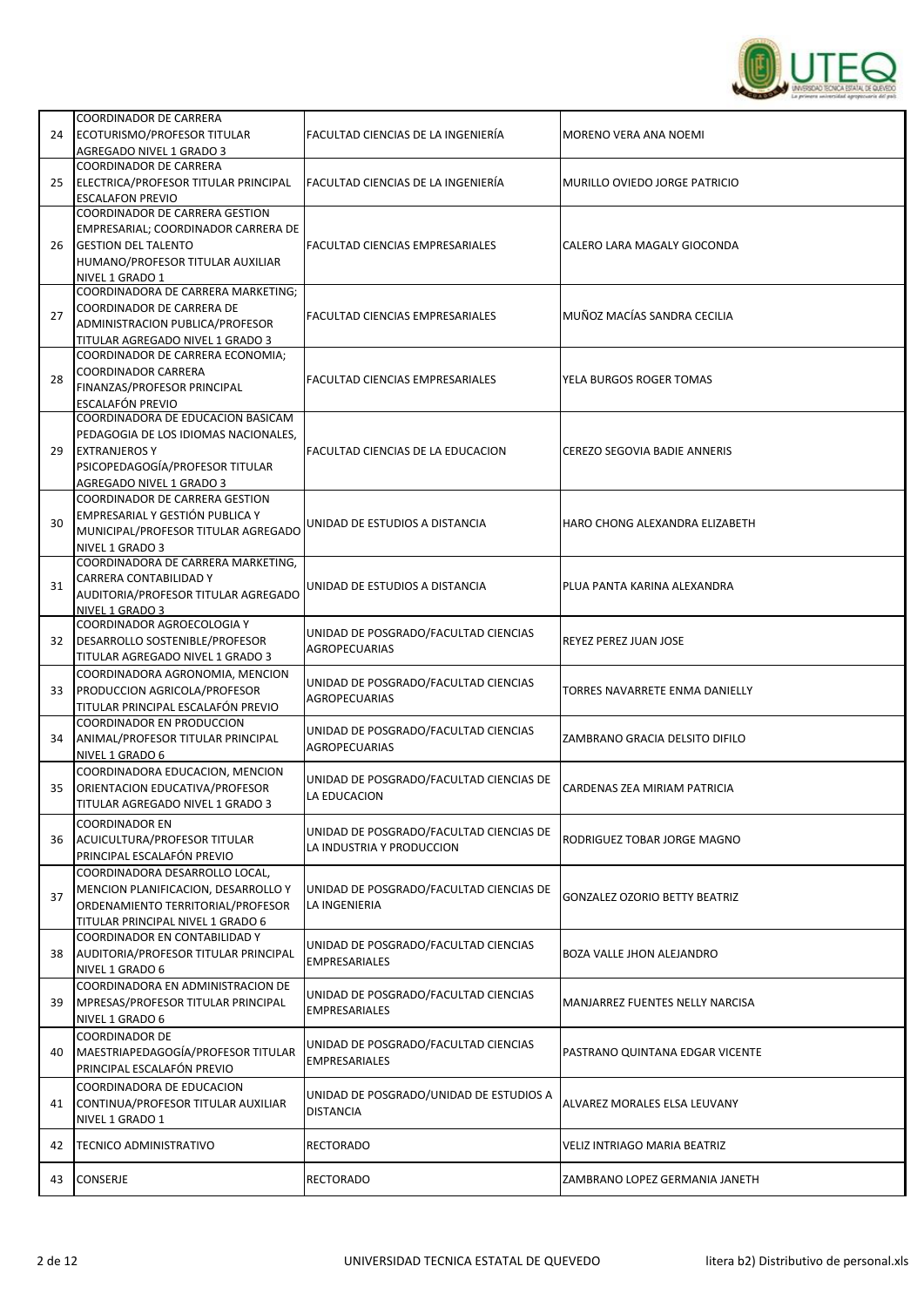

| 44 | ANALISTA DE AUTORIDAD UNIVERSITARIA                    | VICERECTORADO ACADEMICO                                  | PALLO VELAÑA MONICA AMPARO             |
|----|--------------------------------------------------------|----------------------------------------------------------|----------------------------------------|
| 45 | ANALISTA DE AUTORIDAD UNIVERSITARIA                    | VICERECTORADO ADMINISTRATIVO                             | <b>GOMEZ PONGUILLO EVA RUTH</b>        |
| 46 | TECNICO ADMINISTRATIVO                                 | DIRECCION ACADEMICA                                      | <b>GANCHOZO LOOR MELIDA HERMELINDA</b> |
| 47 | ANALISTA DE TECNOLOGIAS DE LA<br><b>INFORMACION 2</b>  | TECNOLOGIAS DE LA INFORMACION/DIRECCION<br>ACADEMICA     | CEDEÑO SALAZAR CLOTARIO BLADIMIR       |
| 48 | ANALISTA DE TECNOLOGIAS DE LA<br><b>INFORMACION 1</b>  | TECNOLOGIAS DE LA INFORMACION/DIRECCION<br>ACADEMICA     | SEMINARIO HOLGUIN JUAN MEISAEL         |
| 49 | ANALISTA DE TECNOLOGIAS DE LA<br>INFORMACION 1         | TECNOLOGIAS DE LA INFORMACION/DIRECCION<br>ACADEMICA     | BARCO MORAN BYRON GONZALO              |
| 50 | ANALISTA DE TECNOLOGIAS DE LA<br><b>INFORMACION 1</b>  | TECNOLOGIAS DE LA INFORMACION/DIRECCION<br>ACADEMICA     | OÑATE ESPINOZA JOHN ALEXANDER          |
| 51 | TECNICO ADMINISTRATIVO                                 | UNIDAD DE INVESTIGACION                                  | CHILUISA TRIANA NORA FERNANDA          |
| 52 | LABORATORISTA - LABORATORIO DE<br><b>BIOTECNOLOGIA</b> | UNIDAD DE INVESTIGACION-LABORATORIO DE<br>BIOTECNOLOGIA  | MENDOZA LEON ANTONIO FRANCISCO         |
| 53 | TECNICO DE INVESTIGACION LOES                          | UNIDAD DE INVESTIGACION-LABORATORIO                      | CEDEÑO MOREIRA ANGEL VIRGILIO          |
| 54 | TECNICO DE INVESTIGACION LOES                          | INVESTIGACION                                            | MACIAS VELIZ JOSE NOLBERTO             |
| 55 | ANALISTA DE PLANIFICACION 1                            | DIRECCIÓN DE PLANIFICACIÓN Y DESARROLLO<br>UNIVERSITARIO | RODRIGUEZ VELEZ YOCONDA PILAR          |
| 56 | ANALISTA DE PLANIFICACION 1                            | DIRECCIÓN DE PLANIFICACIÓN Y DESARROLLO<br>UNIVERSITARIO | BRIONES CHILAN ERASMO LIDER            |
| 57 | ANALISTA DE TALENTO HUMANO 2                           | TALENTO HUMANO                                           | FAJARDO ROMERO JESSICA DEL ROCIO       |
| 58 | ANALISTA DE TALENTO HUMANO 1                           | TALENTO HUMANO                                           | GANCHOZO FLOREANO AMERICA INES         |
| 59 | ANALISTA DE TALENTO HUMANO 1                           | TALENTO HUMANO                                           | CEDEÑO ANDRADE VICTOR ANTONIO          |
| 60 | ANALISTA DE TALENTO HUMANO 2                           | TALENTO HUMANO                                           | CARDENAS MOLINA CARMEN VIRGINIA        |
| 61 | ANALISTA DE TALENTO HUMANO 2                           | TALENTO HUMANO                                           | ORTIZ BASANTES MERY ARACELY            |
| 62 | ESPECIALISTA EN SEGURIDAD E HIGIENE<br>OCUPACIONAL     | TALENTO HUMANO                                           | RODRIGUEZ GUALE JOSE LEONARDO          |
| 63 | <b>MEDICO OCUPACIONAL</b>                              | TALENTO HUMANO/SERVICIOS MEDICOS                         | <b>GARCIA SABANDO ROMULO ISAIAS</b>    |
| 64 | CONSERJE                                               | TALENTO HUMANO                                           | SOLIS BARROS WASHINGTON EDUARDO        |
| 65 | ANALISTA DE COMPRAS PUBLICAS 2                         | <b>COMPRAS PUBLICAS</b>                                  | AREVALO TOBAR YUNI ELIZABETH           |
| 66 | ANALISTA DE COMPRAS PUBLICAS 1                         | COMPRAS PUBLICAS                                         | FIGUEROA QUILA LAURA ELVIRA            |
| 67 | ANALISTA DE COMPRAS PUBLICAS 2                         | COMPRAS PUBLICAS                                         | ROSADO MONTOYA MILDRED LILI            |
| 68 | ANALISTA DE COMPRAS PUBLICAS 1                         | COMPRAS PUBLICAS                                         | VASQUEZ HERRERA ADELAIDA MARITZA       |
| 69 | ANALISTA DE ACTIVOS FIJOS                              | CONTROL DE BODEGA                                        | ROBINSON VERA EDISON GABRIEL           |
| 70 | ASISTENTE DE ACTIVOS FIJOS                             | CONTROL DE ACTIVOS Y BODEGA                              | PALACIOS GOMEZ IRVING ANTONIO          |
| 71 | ASISTENTE DE CONTROL DE BODEGA                         | CONTROL DE ACTIVOS Y BODEGA                              | TOALA BAQUE ANGEL MANUEL               |
| 72 | ASISTENTE DE CONTROL DE BIENES                         | CONTROL DE ACTIVOS Y BODEGA                              | LOPEZ BAJAÑA JOSE ALEJANDRO            |
| 73 | TRABAJADOR SOCIAL                                      | BIENESTAR UNIVERSITARIO                                  | FERNANDEZ HIDALGO ELSA DE JESUS        |
| 74 | TRABAJADOR SOCIAL                                      | BIENESTAR UNIVERSITARIO                                  | PICO VINCES RAQUEL MARITZA             |
| 75 | PSICOLOGA                                              | BIENESTAR UNIVERSITARIO                                  | RIVADENEIRA INTRIAGO MARIANA JESUS     |
| 76 | PROMOTOR UNIVERSITARIO (CORO)                          | BIENESTAR UNIVERSITARIO                                  | VILLON VILLEGAS MAGNO RICARDO          |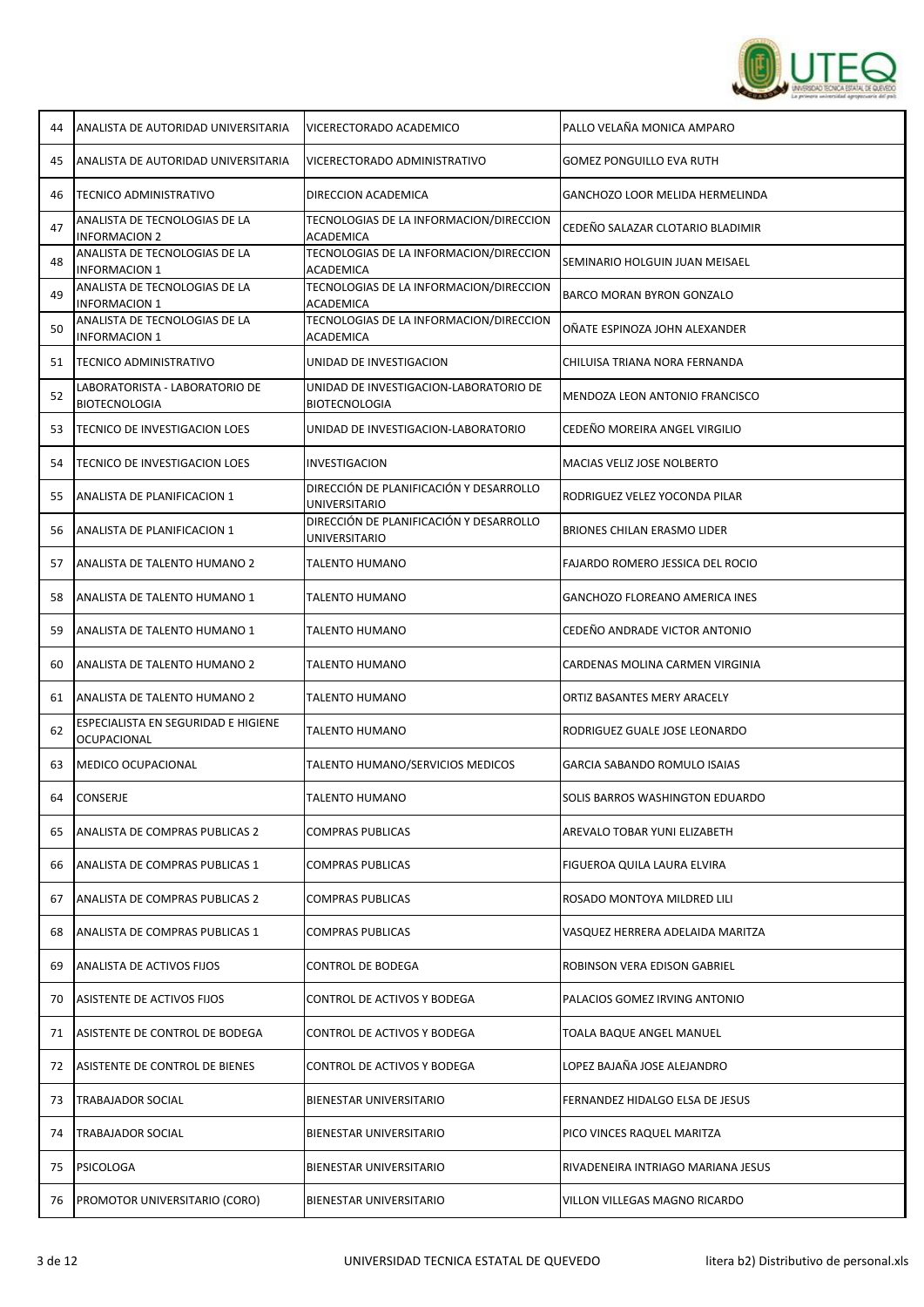

| 77  | ASISTENTE DE PROMOTOR UNIVERSITARIO                   | <b>BIENESTAR UNIVERSITARIO</b>                        | ALARCON LOPEZ JUAN JONNY              |
|-----|-------------------------------------------------------|-------------------------------------------------------|---------------------------------------|
| 78  | ASISTENTE DE PROMOTOR UNIVERSITARIO                   | <b>BIENESTAR UNIVERSITARIO</b>                        | SANCHEZ CORDOVA ADELAIDA JACKELINE    |
| 79  | ASISTENTE DE PROMOTOR UNIVERSITARIO                   | <b>BIENESTAR UNIVERSITARIO</b>                        | JARAMILLO OLIVO GUILLERMO BARTOLO     |
| 80  | ASISTENTE DE PROMOTOR UNIVERSITARIO                   | <b>BIENESTAR UNIVERSITARIO</b>                        | MORAN SUAREZ FERNANDO DANIEL          |
| 81  | ASISTENTE DE PROMOTOR UNIVERSITARIO                   | <b>BIENESTAR UNIVERSITARIO</b>                        | MIRANDA ULLON SANTOS JUAN             |
| 82  | ASISTENTE DE PROMOTOR UNIVERSITARIO                   | BIENESTAR UNIVERSITARIO                               | PEREZ CARRANZA JORGE SANTIAGO         |
| 83  | <b>MEDICO GENERAL</b>                                 | SERVICIOS MEDICOS                                     | LOOR INTRIAGO MIRYAN MARIA            |
| 84  | ENFERMERA                                             | SERVICIOS MEDICOS                                     | ALVAREZ AYALA GABRIELA ADRIANA        |
| 85  | ODONTOLOGO                                            | SERVICIOS MEDICOS                                     | SOLANO CHICHANDE CRISTHIAN DAVID      |
| 86  | ANALISTA DE TECNOLOGIAS DE LA<br><b>INFORMACION 1</b> | TECNOLOGÍAS DE LA INFORMACION                         | ULLOA CALERO MERCY MAGDALENA          |
| 87  | ANALISTA DE TECNOLOGIAS DE LA<br><b>INFORMACION 1</b> | TECNOLOGÍAS DE LA INFORMACION                         | MORA SEGURA ANGEL WASHINGTON          |
| 88  | ANALISTA DE TECNOLOGIAS DE LA<br><b>INFORMACION 1</b> | TECNOLOGÍAS DE LA INFORMACION                         | TOAZA FIERRO GERARDO EUSCADY          |
| 89  | ANALISTA DE TECNOLOGIAS DE LA<br><b>INFORMACION 2</b> | TECNOLOGÍAS DE LA INFORMACION                         | AGUIRRE PEREZ MARGOTH DE LAS MERCEDES |
| 90  | ANALISTA DE TECNOLOGIAS DE LA<br><b>INFORMACION 2</b> | TECNOLOGÍAS DE LA INFORMACION                         | CHAVEZ BOZA BETTY MARGARITA           |
| 91  | <b>LABORATORISTA</b>                                  | TECNOLOGÍAS DE LA INFORMACION                         | IBARRA ALAVA MERY YOLANDA             |
| 92  | LABORATORISTA                                         | TECNOLOGÍAS DE LA INFORMACION-<br><b>LABORATORIOS</b> | <b>BRAULIO JORGE PATRICIO</b>         |
| 93  | ASISTENTE DE LABORATORIO                              | TECNOLOGÍAS DE LA INFORMACION-<br>LABORATORIOS        | GARCIA SANGOQUIZA GINA MAGALY         |
| 94  | ASISTENTE DE LABORATORIO                              | TECNOLOGÍAS DE LA INFORMACION-<br>LABORATORIOS        | MORALES ALVAREZ MAGELA MERCEDES       |
| 95  | ASISTENTE DE TECNOLOGIAS DE LA<br><b>INFORMACION</b>  | TECNOLOGÍAS DE LA INFORMACION-<br><b>LABORATORIOS</b> | MONCAYO ALMEIDA FRANKLIN JOSE         |
| 96  | CONSERJE                                              | TECNOLOGÍAS DE LA INFORMACION                         | SANCHEZ FUENTES OSCAR ALBERTO         |
| 97  | CONSERJE                                              | TECNOLOGÍAS DE LA INFORMACION                         | ZORRILLA SEGURA MARCIANO GABRIEL      |
| 98  | <b>BIBLIOTECARIO</b>                                  | <b>BIBLIOTECA</b>                                     | MUÑOZ ZAMORA ELITE MARGOTH            |
| 99  | <b>BIBLIOTECARIO</b>                                  | <b>FACULTAD CIENCIAS AGROPECUARIAS</b>                | ALAVA ALCIVAR PEDRO LENIN             |
| 100 | ASISTENTE DE BIBLIOTECA                               | <b>BIBLIOTECA</b>                                     | ROMERO VALENCIA ANGEL GERMAN          |
| 101 | ASISTENTE DE BIBLIOTECA                               | <b>BIBLIOTECA</b>                                     | MONTECE RUIZ LILIBETH ESTEFANIA       |
| 102 | <b>CONSERJE</b>                                       | <b>BIBLIOTECA</b>                                     | SIG-TU VELIZ CARLOS SERGEI            |
| 103 | ADMINISTRADOR DE TRANSPORTE                           | <b>TRANSPORTE</b>                                     | MORANTE ANCHUNDIA DANIEL ASSAD        |
| 104 | <b>CHOFER</b>                                         | <b>TRANSPORTE</b>                                     | MORAN MONTOYA ALBERTO ANTONIO         |
| 105 | <b>CHOFER</b>                                         | <b>TRANSPORTE</b>                                     | SANCHEZ LOOR BOLIVAR ALEJANDRO        |
| 106 | <b>CHOFER</b>                                         | <b>TRANSPORTE</b>                                     | LOOR URETA HOMERO RAFAEL              |
| 107 | <b>TECNICO ADMINISTRATIVO</b>                         | <b>FINANCIERO</b>                                     | LOOR ALCIVAR LAURO FREDDY             |
| 108 | ANALISTA DE PRESUPUESTO 1                             | <b>PRESUPUESTO</b>                                    | MENDOZA LERTORA MARIA ALEXANDRA       |
| 109 | <b>ANALISTA DE PRESUPUESTO 3</b>                      | <b>PRESUPUESTO</b>                                    | VARELA CARRANZA YESENIA MONSERRATE    |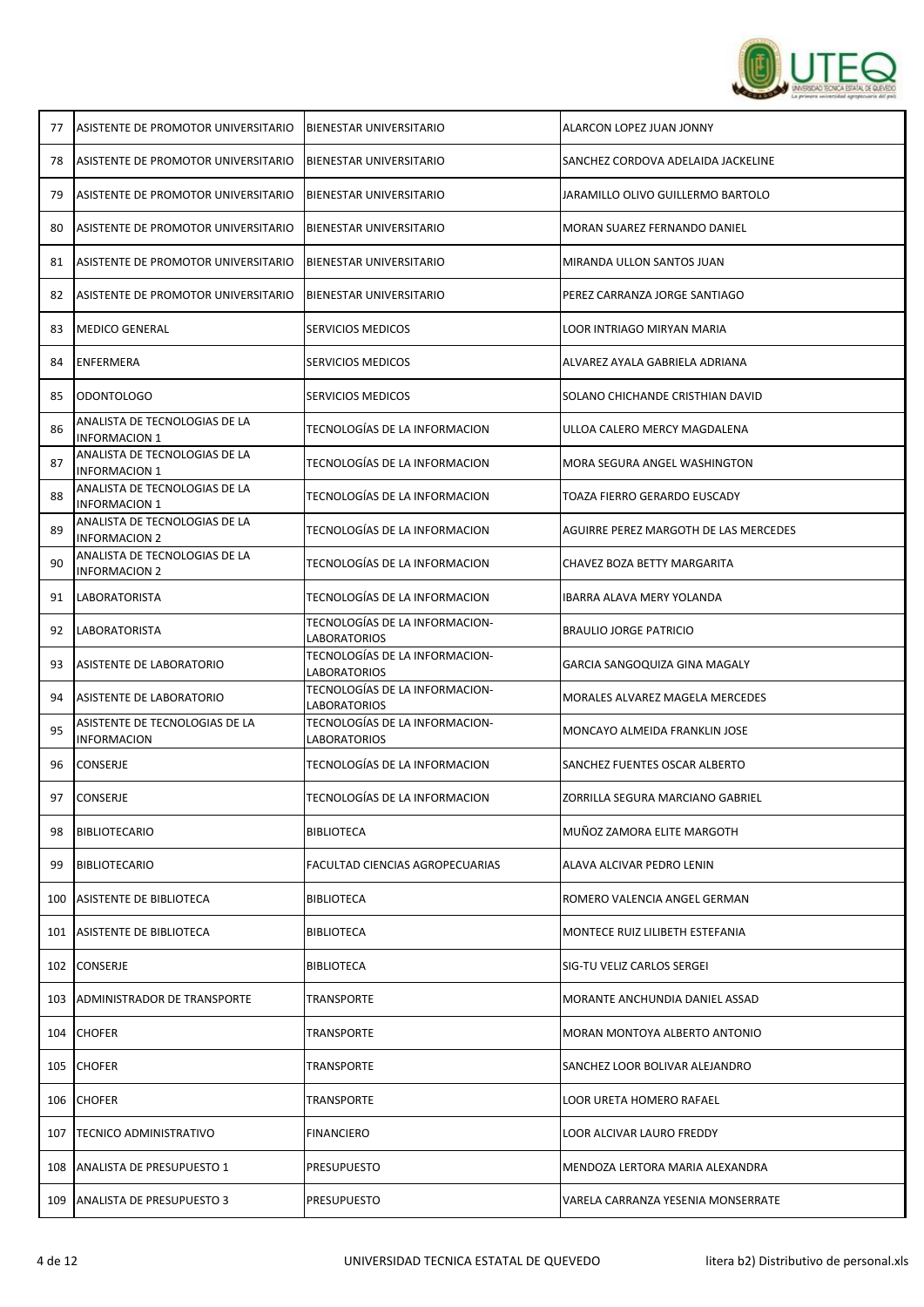

| 110 | ANALISTA DE CONTABILIDAD 1                                    | CONTABILIDAD                                           | VELIZ CHEVEZ CARMEN MAGDALENA         |
|-----|---------------------------------------------------------------|--------------------------------------------------------|---------------------------------------|
|     | 111 CONTADOR GENERAL                                          | TESORERIA                                              | SANCHEZ FUENTES ESTHER ANGELA         |
| 112 | TESORERA GENERAL                                              | TESORERIA                                              | ALBAN GUIJARRO AURORA INES            |
| 113 | <b>ANALISTA DE TESORERIA</b>                                  | TESORERIA                                              | PEÑAFIEL MENDOZA SAIRA GRISELDA       |
| 114 | PROCURADORA                                                   | PROCURADURÍA                                           | ZURITA VERA TATIANA KATHERINE         |
| 115 | ASISTENTE DE RELACIONES PUBLICAS                              | RELACIONES PUBLICAS                                    | MOLINA ALMEIDA ADRIANA GISSELA        |
| 116 | ASISTENTE DE RELACIONES PUBLICAS                              | RELACIONES PUBLICAS                                    | FRANCO MURILLO PEDRO ARMANDO          |
| 117 | <b>AUDITOR INTERNO</b>                                        | AUDITORIA INTERNA                                      | CARRILLO ESCOBAR PATRICIO LEONIDAS    |
| 118 | ANALISTA DE DOCUMENTACION ARCHIVO Y<br><b>CERTIFICACION 1</b> | SECRETARÍA GENERAL                                     | GOMEZ BARRE SANDRA CECILIA            |
| 119 | ANALISTA DE DOCUMENTACION ARCHIVO Y<br><b>CERTIFICACION 2</b> | SECRETARÍA GENERAL-ARCHIVO                             | PINCAY ORTEGA MARIA JACQUELINE        |
| 120 | ANALISTA DE DOCUMENTACION ARCHIVO Y<br><b>CERTIFICACION 1</b> | SECRETARÍA GENERAL-ARCHIVO                             | DELGADO ZAMORA MARIA ISABEL           |
| 121 | TRABAJADOR AGRICOLA/conserje                                  | BIENESTAR UNIVERSITARIO/ARCHIVO GENERAL                | ALVAREZ ZAMBRANO MAYRO DELCINO        |
| 122 | SECRETARIO ABOGADO                                            | UNIDAD DE ADMISION Y REGISTRO                          | CAMPOVERDE MENDOZA LUCRECIA GUADALUPE |
| 123 | ANALISTA DE ELABORACION Y REGISTRO DE<br><b>TITULOS</b>       | UNIDAD DE ADMISION Y REGISTRO                          | VELIZ INTRIAGO MARIA DETSY            |
| 124 | ANALISTA DE ELABORACION Y REGISTRO DE<br><b>TITULOS</b>       | UNIDAD DE ADMISION Y REGISTRO                          | SILVA TORRES MAGALY LOURDES           |
| 125 | SECRETARIO ABOGADO, ENCARGADO                                 | UNIDAD DE ADMISION Y REGISTRO                          | ZABALA BUENAÑO ALFREDO                |
| 126 | <b>PERSONAL DE APOYO 3 GRADO 3</b>                            | VINCULACION                                            | FARIAS VERGARA JENNY DOLORES          |
| 127 | TECNICO DE VINCULACION                                        | VINCULACION                                            | PALMA ALAVA PABLO ELVER               |
| 128 | <b>TECNICO VINCULACION LOES</b>                               | VINCULACION                                            | CRUZ ROSERO EDWIN WILMER              |
| 129 | ANALISTA DE DESARROLLO DE LA<br><b>INFRAESTRUCTURA 2</b>      | <b>DESARROLLO FISICO</b>                               | MACIAS FARIAS LUISA ISABEL            |
| 130 | ANALISTA DE DESARROLLO DE LA<br><b>INFRAESTRUCTURA 2</b>      | <b>DESARROLLO FISICO</b>                               | SUAREZ TORRES ANDRES EMMANUEL         |
| 131 | CONSERJE                                                      | APOYO A LA GESTION                                     | PLUAS MUÑOZ EDUARDO MANUEL            |
| 132 | <b>GASFITERO</b>                                              | SERVICIOS UNIVERSITARIOS- APOYO A LA<br><b>GESTION</b> | CARABAJO PERALTA JULIO HUMBERTO       |
| 133 | <b>AUXILIAR DE MANTENIMIENTO</b>                              | SERVICIOS UNIVERSITARIOS- APOYO A LA<br><b>GESTION</b> | CARRANZA CARRANZA JAVIER MAXIMO       |
| 134 | <b>AUXILIAR DE MANTENIMIENTO</b>                              | SERVICIOS UNIVERSITARIOS- APOYO A LA<br><b>GESTION</b> | CERCADO COBEÑA NEIL FRANCISCO         |
| 135 | AUXILIAR DE MANTENIMIENTO                                     | SERVICIOS UNIVERSITARIOS- APOYO A LA<br><b>GESTION</b> | ERAZO FERNANDEZ FRANKLIN RAFAEL       |
| 136 | ELECTRICISTA                                                  | SERVICIOS UNIVERSITARIOS- APOYO A LA<br><b>GESTION</b> | FRANCO VEAS FELIX WILMER              |
| 137 | <b>AUXILIAR DE MANTENIMIENTO</b>                              | SERVICIOS UNIVERSITARIOS- APOYO A LA<br><b>GESTION</b> | MACIAS GARCIA JAVIER ENRIQUE          |
|     | 138 ALBAÑIL                                                   | SERVICIOS UNIVERSITARIOS- APOYO A LA<br><b>GESTION</b> | REINA CHENCHE HECTOR TOMAS            |
| 139 | <b>OPERADOR DE MAQUINA</b>                                    | SERVICIOS UNIVERSITARIOS- APOYO A LA<br><b>GESTION</b> | ALVAREZ YOZA DANNY DANIEL             |
| 140 | <b>AUXILIAR DE MANTENIMIENTO</b>                              | SERVICIOS UNIVERSITARIOS- APOYO A LA<br><b>GESTION</b> | SALDAÑA MORA EUDER BENEDICTO          |
| 141 | <b>TECNICO ADMINISTRATIVO</b>                                 | UNIDAD DE POSGRADO                                     | PARRAGA PADILLA CARMEN ELIZABETH      |
|     | 142 CONSERJE                                                  | UNIDAD DE POSGRADO                                     | MENDIETA DELGADO LUIS GALO            |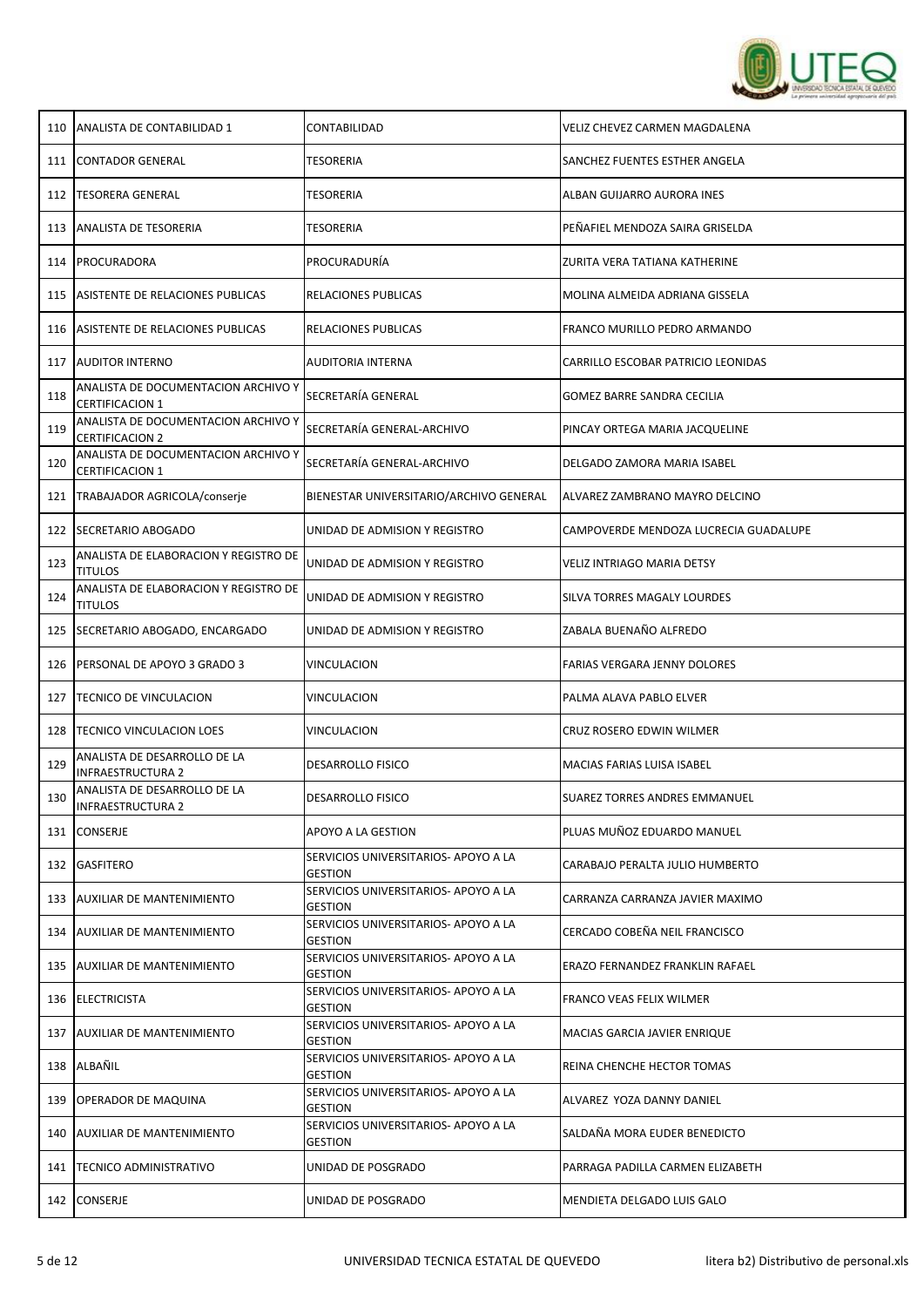

| 143 | <b>OFICINISTA</b>                                  | UNIDAD DE POSGRADO                                                                   | ZAMBRANO PLAZA ANGEL GERMAN        |
|-----|----------------------------------------------------|--------------------------------------------------------------------------------------|------------------------------------|
| 144 | TECNICO ADMINISTRATIVO                             | FACULTAD CIENCIAS EMPRESARIALES                                                      | HUACON BUSTAMANTE OMAR DARWING     |
| 145 | COORDINADOR TALLER DE MADERA                       | FACULTAD CIENCIAS EMPRESARIALES                                                      | PILLIGUA VERA CARLOS ALBERTO       |
| 146 | TECNICO ADMINISTRATIVO                             | FACULTAD CIENCIAS EMPRESARIALES                                                      | ROSADO MONTOYA SONIA ROCIO         |
| 147 | <b>OFICINISTA</b>                                  | FACULTAD CIENCIAS EMPRESARIALES                                                      | MORALES MENDOZA VERONICA KARINA    |
| 148 | <b>OFICINISTA</b>                                  | FACULTAD CIENCIAS EMPRESARIALES-UED                                                  | CARDENAS DAVILA JONATHAN           |
| 149 | <b>CONSERJE</b>                                    | FACULTAD CIENCIAS EMPRESARIALES-UED                                                  | MONTOYA MEDINA SANDRO YOVANY       |
| 150 | <b>CONSERJE</b>                                    | FACULTAD CIENCIAS EMPRESARIALES                                                      | <b>VERA TARIRA JAVIER MOISES</b>   |
| 151 | CONSERJE                                           | FACULTAD CIENCIAS EMPRESARIALES                                                      | GARCIA BAJAÑA DARWIN JAVIER        |
| 152 | <b>CONSERJE</b>                                    | FACULTAD CIENCIAS EMPRESARIALES                                                      | MENOSCAL TOALA JULIO CESAR         |
| 153 | <b>CONSERJE</b>                                    | FACULTAD CIENCIAS EMPRESARIALES                                                      | ARANDA SANTACRUZ PEDRO JOFFRE      |
| 154 | TECNICO ADMINISTRATIVO                             | FACULTAD CIENCIAS AGROPECUARIAS                                                      | MIRANDA GILER MAYRA MARIUXI        |
| 155 | TECNICO ADMINISTRATIVO                             | <b>FACULTAD CIENCIAS AGROPECUARIAS</b>                                               | CARREÑO RODRIGUEZ YUNI ISABEL      |
| 156 | ASISTENTE DE LABORATORIO -<br><b>FCAMBIENTALES</b> | FACULTAD CIENCIAS AGROPECUARIAS                                                      | VARGAS SANCHEZ JOSE BENJAMIN       |
| 157 | LABORATORISTA - LABORATORIO<br><b>BROMATOLOGIA</b> | FACULTAD CIENCIAS AGROPECUARIAS                                                      | RAMOS MACKLIFF LOURDES ROCIO       |
| 158 | LABORATORISTA - LABORATORIO<br>RUMIOLOGIA          | FACULTAD CIENCIAS AGROPECUARIAS                                                      | ZAPATIER SANTILLAN AURELIO DAVID   |
| 159 | TECNICO DE LABORATORIO DE QUIMICA<br>(LOES)        | FACULTAD CIENCIAS AGROPECUARIAS                                                      | GARCIA INTRIAGO ERICK NAZARENO     |
| 160 | CONSERJE                                           | FACULTAD CIENCIAS AGROPECUARIAS                                                      | PARRAGA MORA GYMMY LEONID          |
| 161 | <b>CONSERJE</b>                                    | FACULTAD CIENCIAS AGROPECUARIAS                                                      | MENDOZA CUELLAR RICHARD ANTONIO    |
| 162 | CONSERJE                                           | FACULTAD CIENCIAS AGROPECUARIAS                                                      | FLORES MUÑOZ JAIME ENRIQUE         |
| 163 | <b>CONSERJE</b>                                    | FACULTAD CIENCIAS AGROPECUARIAS                                                      | VILLARROEL POSLIGUA JAVIER ORLANDO |
| 164 | <b>CONSERJE</b>                                    | FACULTAD CIENCIAS AGROPECUARIAS                                                      | <b>FLORES GUERRA MARIO GABRIEL</b> |
| 165 | AYUDANTE OPERADOR/conserje                         | FACULTAD CIENCIAS AGROPECUARIAS                                                      | KAISER ESPINOZA ROBERT ALFREDO     |
| 166 | AUXILIAR AGROPECUARIO/CONSERJE                     | FACULTAD CIENCIAS AGROPECUARIAS                                                      | PEREZ ESPINOZA EUGENIO BASILIO     |
| 167 | <b>TECNICO ADMINISTRATIVO</b>                      | <b>FACULTAD CIENCIAS DE LA</b><br>EDUCACION/COORDINACION DE CARRERA DE<br>ENFERMERÍA | TELLO RIZZO DAYSY ELIZABETH        |
| 168 | <b>CONSERJE</b>                                    | ENFERMERÍA                                                                           | SUAREZ ARANA HECTOR JAVIER         |
| 169 | <b>CONSERJE</b>                                    | FACULTAD CIENCIAS DE LA EDUCACION                                                    | CEDEÑO CHAVEZ CRISTOBAL COLON      |
| 170 | <b>CONSERJE</b>                                    | FACULTAD CIENCIAS DE LA EDUCACION                                                    | BECERRIN BURGOS JUAN ROBERTO       |
| 171 | <b>TECNICO ADMINISTRATIVO</b>                      | FACULTAD CIENCIAS DE LA INDUSTRIA Y<br><b>PRODUCCION</b>                             | BONILLA CARBO MONICA LORENA        |
|     | 172 CONSERJE                                       | FACULTAD CIENCIAS DE LA INDUSTRIA Y<br><b>PRODUCCION</b>                             | SOLIS GARCIA ENRIQUE RODOLFO       |
| 173 | <b>CONSERJE</b>                                    | FACULTAD CIENCIAS DE LA INDUSTRIA Y<br><b>PRODUCCION</b>                             | ROBAYO QUINTO YORGE WILMER         |
| 174 | <b>CONSERJE</b>                                    | FACULTAD CIENCIAS DE LA INDUSTRIA Y<br><b>PRODUCCION</b>                             | UBE ALCIVAR FLORENCIO ADOLFO       |
|     |                                                    |                                                                                      |                                    |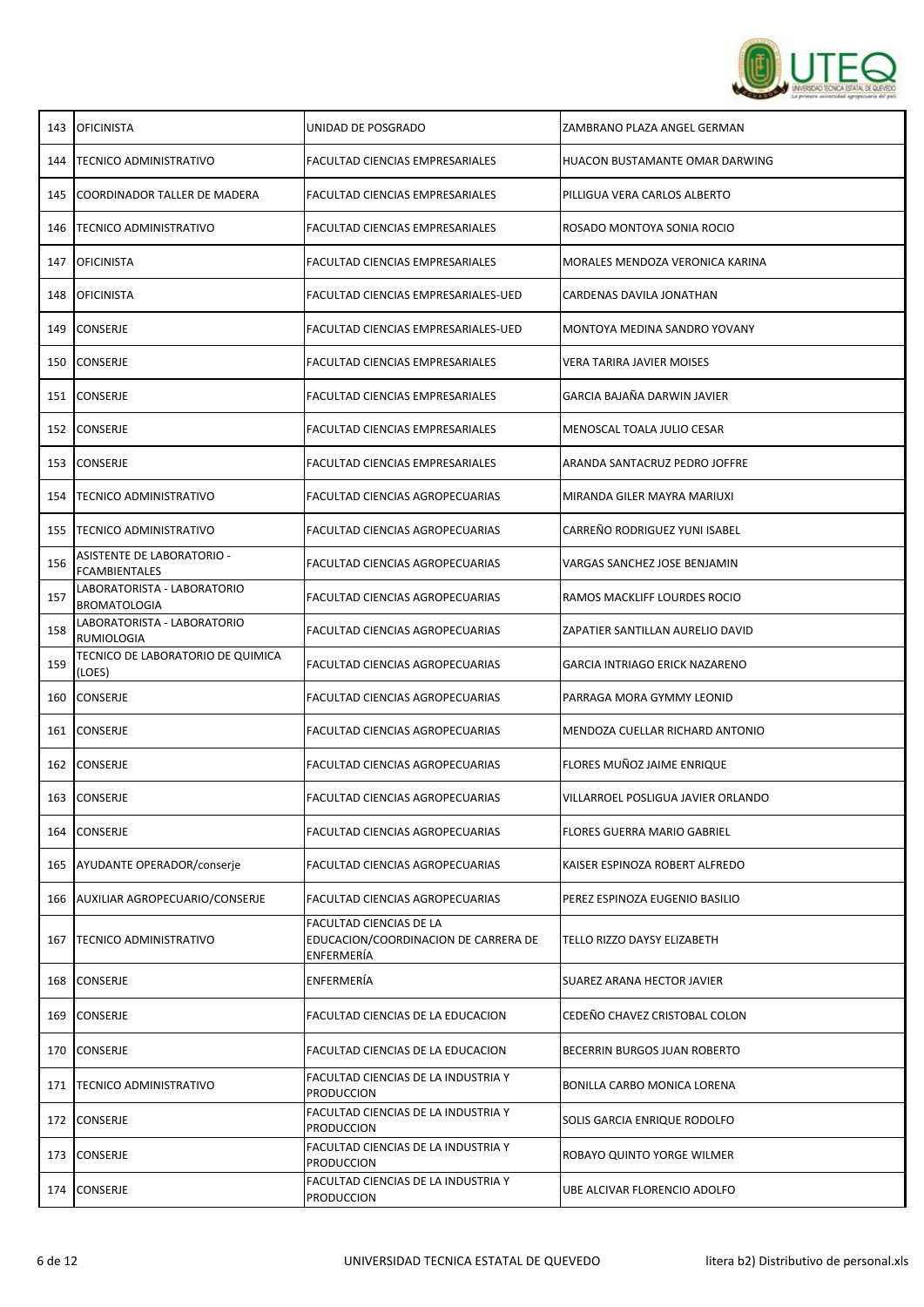

| 175 | ASISTENTE DE LABORATORIOS-FCI -<br>LABORATORIO DE OPERACIONES UNITARIAS PRODUCCION | FACULTAD CIENCIAS DE LA INDUSTRIA Y                      | COELLO MONTOYA AMADO ENRIQUE         |
|-----|------------------------------------------------------------------------------------|----------------------------------------------------------|--------------------------------------|
| 176 | LABORATORISTA - LABORATORIO LACTIOS Y<br><b>CARNICOS</b>                           | FACULTAD CIENCIAS DE LA INDUSTRIA Y<br><b>PRODUCCION</b> | LEONES ZEVALLOS TANYA DOLORES        |
| 177 | <b>TECNICO ADMINISTRATIVO</b>                                                      | FACULTAD CIENCIAS DE LA INGENIERÍA                       | <b>GARCES SEGOVIA WILMER EDUARDO</b> |
| 178 | CONSERJE                                                                           | FACULTAD CIENCIAS DE LA INGENIERÍA                       | UBE ALCIVAR ANGEL NELSON             |
| 179 | <b>AUXILIAR DE MANTENIMIENTO</b>                                                   | FACULTAD CIENCIAS DE LA INGENIERÍA                       | PARRAGA VISTIN RICARDO ERNESTO       |
| 180 | AUXILIAR DE MANTENIMIENTO                                                          | FACULTAD CIENCIAS DE LA INGENIERÍA                       | TRIANA MUÑOZ RICARDO ARTURO          |
|     | 181 CONSERJE                                                                       | FACULTAD CIENCIAS DE LA INGENIERÍA                       | MALLEA CARRANZA FERNADO ALBINO       |
| 182 | <b>CONSERJE</b>                                                                    | FACULTAD CIENCIAS AGROPECUARIAS                          | SALDAÑA MORA FAUSTINO GERMAN         |
| 183 | ANALISTA DE ELABORACION Y REGISTRO DE<br><b>TITULOS</b>                            | UNIDAD DE ADMISION Y NIVELACION                          | VELIZ REQUENE HILVER ROGER           |
| 184 | ASISTENTE DE PRODUCCION                                                            | FINCA LA MARIA                                           | TAMAY MONTOYA ANGEL GILBERTO         |
| 185 | <b>TRABAJADOR AGRICOLA</b>                                                         | FINCA LA MARIA                                           | <b>BUENO TAPIA MAXIMO RUFINO</b>     |
| 186 | TRABAJADOR AGRICOLA                                                                | FINCA LA MARIA                                           | BURGOS SOLORZANO ANDRES FRANCISCO    |
| 187 | <b>OPERADOR DE MAQUINARIA AGRICOLA</b>                                             | FINCA LA MARIA                                           | CALDERON BARRI PEDRO ANTONIO         |
| 188 | <b>TRABAJADOR AGRICOLA</b>                                                         | FINCA LA MARIA                                           | CASQUETE REINA WILFRIDO MARCELO      |
| 189 | <b>TRABAJADOR AGRICOLA</b>                                                         | FINCA LA MARIA                                           | CEDEÑO MERO DANNY DANIEL             |
| 190 | TRABAJADOR AGRICOLA                                                                | FINCA LA MARIA                                           | FLORES MORAN GREGORIO HUNGRIA        |
| 191 | <b>AUXILIAR AGROPECUARIO</b>                                                       | FINCA LA MARIA                                           | FUENTES CARRRANZA HOLGER HIPOLITO    |
| 192 | <b>TRABAJADOR AGRICOLA</b>                                                         | FINCA LA MARIA                                           | FUENTES CASTRO GERARDO ANDRES        |
| 193 | <b>AYUDANTE OPERADOR</b>                                                           | FINCA LA MARIA                                           | <b>GURUMENDI TERAN CAIRO ISAAC</b>   |
| 194 | TRABAJADOR AGRICOLA                                                                | FINCA LA MARIA                                           | <b>MACIAS TUAREZ FREDDY ANTONIO</b>  |
| 195 | <b>TRABAJADOR AGRICOLA</b>                                                         | FINCA LA MARIA                                           | MERINO PINCAY ROBERTO KLEBER         |
| 196 | TRABAJADOR AGRICOLA                                                                | FINCA LA MARIA                                           | MORA QUINTANA HOLGER DARWIN          |
| 197 | <b>TRABAJADOR AGRICOLA</b>                                                         | FINCA LA MARIA                                           | MOREIRA LOOR JOHAN INOCENTE          |
| 198 | TRABAJADOR AGRICOLA                                                                | FINCA LA MARIA                                           | OLVERA CADENA MANUEL ADRIANO         |
| 199 | TRABAJADOR AGRICOLA                                                                | FINCA LA MARIA                                           | RODRIGUEZ FERNANDEZ PEDRO JAVIER     |
| 200 | TRABAJADOR AGRICOLA                                                                | FINCA LA MARIA                                           | SUAREZ SOLIZ NELSON VADIS            |
| 201 | TRABAJADOR AGRICOLA                                                                | FINCA LA MARIA                                           | TARIRA OLVERA ISIDRO PERFECTO        |
| 202 | TRABAJADOR AGRICOLA                                                                | FINCA LA MARIA                                           | VERA REINA LORENZO ROSENDO           |
| 203 | TRABAJADOR AGRICOLA                                                                | FINCA LA MARIA                                           | ZAMORA VINCES ARMANDO MELANIO        |
| 204 | <b>AUXILIAR AGROPECUARIO</b>                                                       | FINCA LA REPRESA/FACULTAD CIENCIAS<br>AGROPECUARIAS      | BRIONES MONTECE DANIEL DOMINGO       |
| 205 | <b>TRABAJADOR AGRICOLA</b>                                                         | FINCA LA REPRESA                                         | BRIONES MONTECE ISIDRO FRANCISCO     |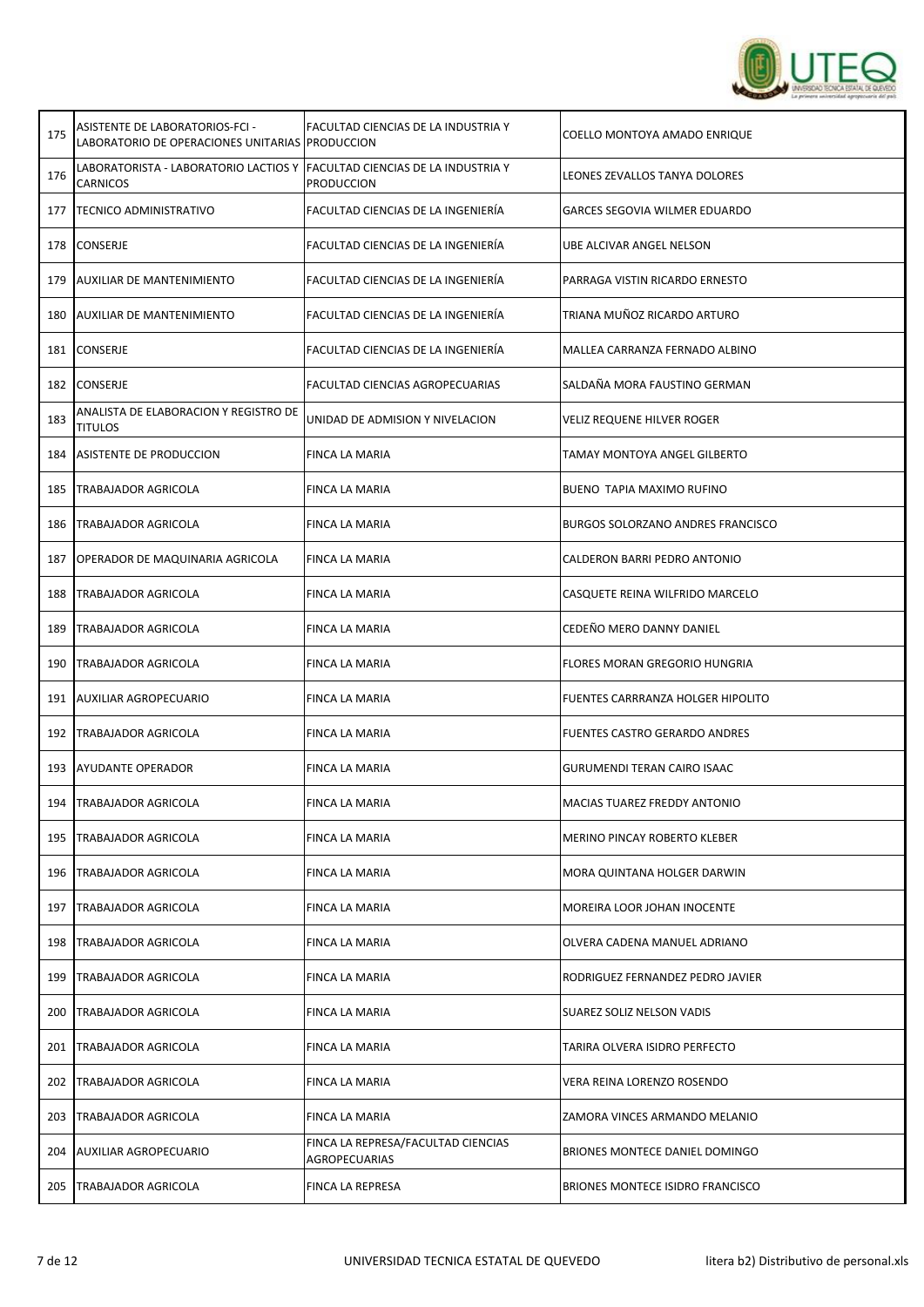

| 206 | TRABAJADOR AGRICOLA                                   | FINCA LA REPRESA                                         | <b>BUSTE MENDEZ JORGE FRANCISCO</b>     |
|-----|-------------------------------------------------------|----------------------------------------------------------|-----------------------------------------|
| 207 | <b>TRABAJADOR AGRICOLA</b>                            | FINCA LA REPRESA                                         | CASTRO CHAMORRO WILSON ENRIQUE          |
| 208 | TRABAJADOR AGRICOLA                                   | <b>FINCA LA REPRESA</b>                                  | MEZA OLVERA AGAPITO LEONIDAS            |
| 209 | <b>AUXILIAR AGROPECUARIO</b>                          | FINCA LA REPRESA/FACULTAD CIENCIAS<br>AGROPECUARIAS      | PAREDES QUINTO DIOMEDES ENRIQUE         |
| 210 | TRABAJADOR AGRICOLA                                   | FINCA LA REPRESA                                         | VARGAS SOLIS JIMMY JOSE                 |
| 211 | TRABAJADOR AGRICOLA-FINCA<br><b>MOROCUMBA</b>         | FACULTAD CIENCIAS AGROPECUARIAS                          | ARCOS AZA MANUEL ANTONIO                |
| 212 | PROFESOR TITULAR PRINCIPAL ESCALAFÓN<br><b>PREVIO</b> | <b>FACULTAD CIENCIAS EMPRESARIALES</b>                   | AGUIRRE VALVERDE DENNIS GUILLERMO       |
| 213 | PROFESOR TITULAR PRINCIPAL ESCALAFÓN<br><b>PREVIO</b> | <b>FACULTAD CIENCIAS EMPRESARIALES</b>                   | ANGAMARCA IZQUIERDO GUILLERMO REMIGIO   |
| 214 | PROFESOR TITULAR AGREGADO NIVEL 1<br>GRADO 3          | FACULTAD CIENCIAS EMPRESARIALES                          | AREVALO BRIONES KARINA PATRICIA         |
| 215 | <b>PROFESOR PRINCIPAL ESCALAFÓN PREVIO</b>            | <b>FACULTAD CIENCIAS EMPRESARIALES</b>                   | ARGUELLO NUÑEZ LEON BENIGNO             |
| 216 | PROFESOR TITULAR PRINCIPAL ESCALAFÓN<br><b>PREVIO</b> | <b>FACULTAD CIENCIAS EMPRESARIALES</b>                   | BAEZ OÑATE MARCOS VINICIO               |
| 217 | PROFESOR TITULAR PRINCIPAL ESCALAFÓN<br><b>PREVIO</b> | FACULTAD CIENCIAS EMPRESARIALES                          | <b>BAYAS VACA VICTOR HUGO</b>           |
| 218 | PROFESOR TITULAR PRINCIPAL ESCALAFÓN<br><b>PREVIO</b> | FACULTAD CIENCIAS EMPRESARIALES                          | BUCHELI ESPINOZA NELSON XAVIER          |
| 219 | PROFESOR TITULAR AGREGADO NIVEL 3<br>GRADO 5          | FACULTAD CIENCIAS EMPRESARIALES                          | <b>BUSTAMANTE FUENTES COLON SILVINO</b> |
| 220 | PROFESOR TITULAR AUXILIAR NIVEL 1<br>GRADO 1          | FACULTAD CIENCIAS EMPRESARIALES                          | CEDEÑO BRIONES ALEX GEOVANNY            |
| 221 | PROFESOR TITULAR PRINCIPAL ESCALAFÓN<br><b>PREVIO</b> | <b>FACULTAD CIENCIAS EMPRESARIALES</b>                   | FRANCO CEDEÑO FLOR JANETH               |
| 222 | PROFESOR TITULAR PRINCIPAL ESCALAFÓN<br><b>PREVIO</b> | FACULTAD CIENCIAS EMPRESARIALES                          | GALLARDO HAON WASHINGTON RAMIRO         |
| 223 | PROFESOR TITULAR PRINCIPAL ESCALAFÓN<br><b>PREVIO</b> | <b>FACULTAD CIENCIAS EMPRESARIALES</b>                   | GONZAGA SARMIENTO LUIS EDUARDO          |
| 224 | PROFESOR TITULAR PRINCIPAL ESCALAFÓN<br><b>PREVIO</b> | FACULTAD CIENCIAS EMPRESARIALES                          | HERRERA VACA MIGUEL ANGEL               |
| 225 | PROFESOR TITULAR PRINCIPAL ESCALAFÓN<br><b>PREVIO</b> | FACULTAD CIENCIAS EMPRESARIALES                          | INTRIAGO ZAMORA ENRIQUE NARCISO         |
| 226 | PROFESOR TITULAR AUXILIAR ESCALAFÓN<br><b>PREVIO</b>  | FACULTAD CIENCIAS EMPRESARIALES                          | LITARDO CAICEDO CESAR ERNESTO           |
| 227 | PROFESOR TITULAR PRINCIPAL ESCALAFÓN<br><b>PREVIO</b> | FACULTAD CIENCIAS EMPRESARIALES                          | MACIAS ESPAÑA GALO HENRY                |
| 228 | PROFESOR TITULAR PRINCIPAL ESCALAFÓN<br><b>PREVIO</b> | FACULTAD CIENCIAS EMPRESARIALES                          | MARTINEZ MEDINA CARLOS MANUEL           |
| 229 | PROFESOR TITULAR PRINCIPAL ESCALAFÓN<br><b>PREVIO</b> | FACULTAD CIENCIAS EMPRESARIALES                          | MATA ANCHUNDIA DEYANIRA DIGNA           |
| 230 | PROFESOR TITULAR AGREGADO NIVEL 1<br>GRADO 3          | FACULTAD CIENCIAS EMPRESARIALES                          | MONCAYO CARREÑO OSCAR FABIAN            |
| 231 | PROFESOR TITULAR PRINCIPAL ESCALAFÓN<br><b>PREVIO</b> | FACULTAD CIENCIAS EMPRESARIALES                          | MUÑOZ HEREDIA CESAR ENRIQUE             |
| 232 | PROFESOR TITULAR PRINCIPAL ESCALAFÓN<br><b>PREVIO</b> | FACULTAD CIENCIAS EMPRESARIALES/ADMISION<br>Y NIVELACION | MUÑOZ RODRIGUEZ RAFAEL JACINTO          |
| 233 | PROFESOR TITULAR AGREGADO NIVEL 1<br>GRADO 3          | FACULTAD CIENCIAS EMPRESARIALES                          | PACHAR LOPEZ MARIA AUXILIADORA          |
| 234 | PROFESOR TITULAR AGREGADO NIVEL 1<br>GRADO 3          | FACULTAD CIENCIAS EMPRESARIALES                          | PALMA LEON AIDA MARIBEL                 |
| 235 | PROFESOR TITULAR PRINCIPAL ESCALAFÓN<br><b>PREVIO</b> | FACULTAD CIENCIAS EMPRESARIALES                          | PEREZ AREVALO MARIO ALEJANDRO           |
| 236 | PROFESOR TITULAR PRINCIPAL ESCALAFÓN<br><b>PREVIO</b> | FACULTAD CIENCIAS EMPRESARIALES                          | PEREZ JUEZ ERNESTO JAVIER               |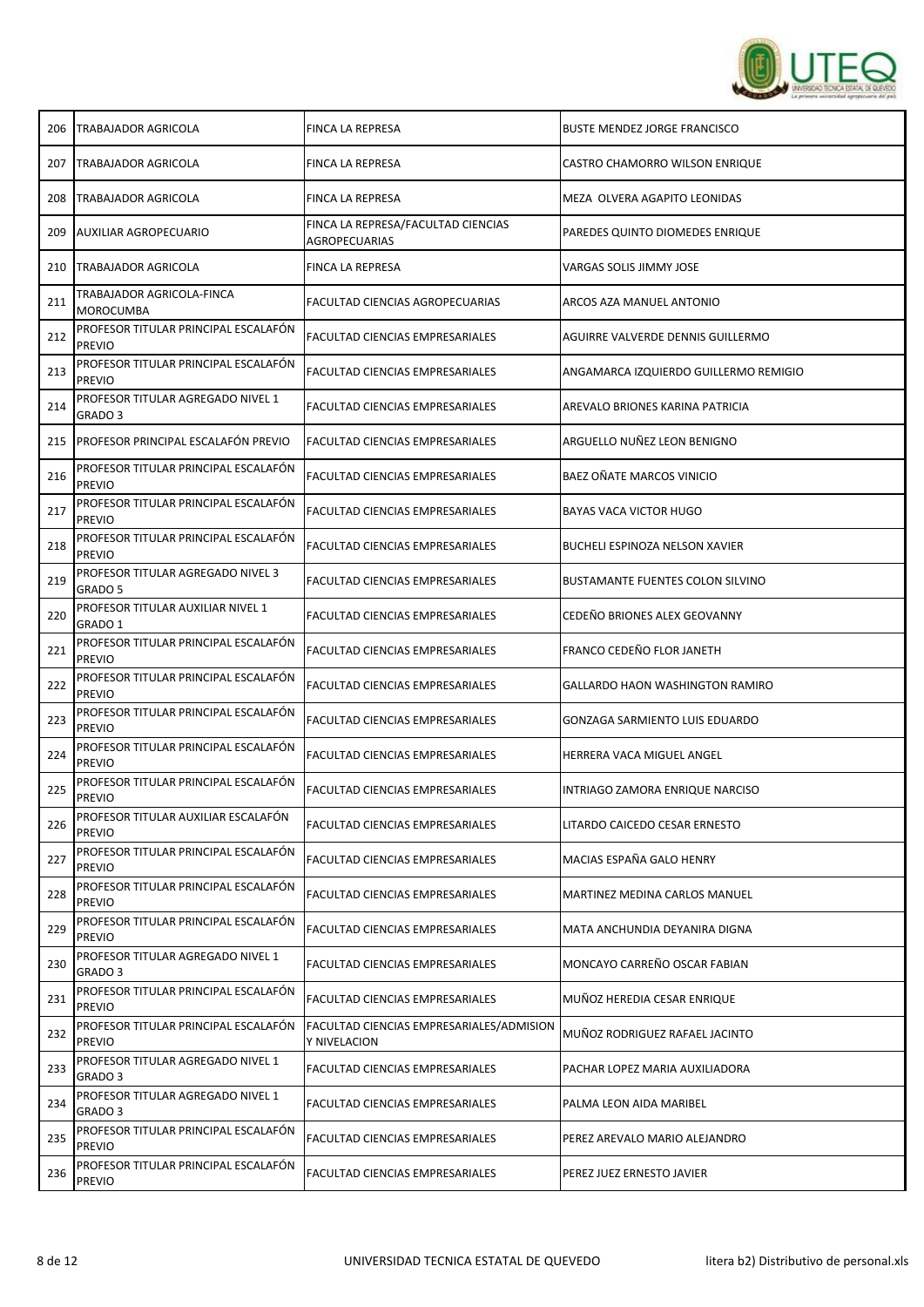

| 237 | PROFESOR TITULAR PRINCIPAL ESCALAFÓN<br><b>PREVIO</b>                  | FACULTAD CIENCIAS EMPRESARIALES        | PURCACHI AGUIRRE WALTHER BOANERGE         |
|-----|------------------------------------------------------------------------|----------------------------------------|-------------------------------------------|
| 238 | PROFESOR TITULAR PRINCIPAL ESCALAFÓN<br><b>PREVIO</b>                  | FACULTAD CIENCIAS EMPRESARIALES        | RAMIREZ CHAVEZ MAXIMO ABEL                |
| 239 | PROFESOR TITULAR AUXILIAR NIVEL 1<br>GRADO 1                           | FACULTAD CIENCIAS EMPRESARIALES        | REYES BERMEO MARIANA DEL ROCIO            |
| 240 | PROFESOR TITULAR PRINCIPAL ESCALAFÓN<br><b>PREVIO</b>                  | FACULTAD CIENCIAS EMPRESARIALES        | REYES CEVALLOS MAGALY NARCISA DE JESUS    |
| 241 | PROFESOR TITULAR AGREGADO NIVEL 1<br>GRADO 3                           | FACULTAD CIENCIAS EMPRESARIALES        | RODRIGUEZ ANGULO DOMINGA ERNESTINA        |
| 242 | PROFESOR TITULAR AGREGADO NIVEL 1<br>GRADO 3                           | FACULTAD CIENCIAS EMPRESARIALES        | TACHONG ALENCASTRO LAURA                  |
| 243 | PROFESOR TITULAR PRINCIPAL ESCALAFÓN<br><b>PREVIO</b>                  | <b>FACULTAD CIENCIAS EMPRESARIALES</b> | TORRES SEGARRA CARLOS VICENTE             |
| 244 | PROFESOR TITULAR PRINCIPAL ESCALAFÓN<br><b>PREVIO</b>                  | FACULTAD CIENCIAS EMPRESARIALES        | <b>VELASCO BARAHONA VICTORIA BIRMANIA</b> |
| 245 | PROFESOR TITULAR PRINCIPAL ESCALAFÓN<br><b>PREVIO</b>                  | FACULTAD CIENCIAS EMPRESARIALES        | VERA VALDIVIEZO NIVALDO APOLONIDES        |
| 246 | PROFESOR TITULAR PRINCIPAL ESCALAFÓN<br><b>PREVIO</b>                  | FACULTAD CIENCIAS EMPRESARIALES        | VILLALVA ABARCA GUALBERTO RAFAEL          |
| 247 | PROFESOR TITULAR PRINCIPAL ESCALAFÓN<br><b>PREVIO</b>                  | FACULTAD CIENCIAS EMPRESARIALES        | YEPEZ YANEZ ANGEL BOLIVAR                 |
| 248 | PROFESOR TITULAR AGREGADO NIVEL 1<br>GRADO 3                           | FACULTAD CIENCIAS EMPRESARIALES        | ZAMBRANO BARROS NUVIA AURORA              |
| 249 | PROFESOR TITULAR PRINCIPAL ESCALAFÓN<br>PREVIO                         | FACULTAD CIENCIAS EMPRESARIALES        | ZAMBRANO MEDRANDA LUIS AMABLE             |
| 250 | PROFESOR TITULAR AGREGADO NIVEL 1<br>GRADO 3                           | FACULTAD CIENCIAS EMPRESARIALES        | ZAMORA MAYORGA DARWIN JAVIER              |
| 251 | PROFESOR TITULAR AUXILIAR NIVEL 1<br>GRADO 1                           | UNIDAD DE ESTUDIOS A DISTANCIA         | RAMIREZ CHAVEZ ELICEO                     |
| 252 | PROFESOR TITULAR AGREGADO NIVEL 1<br>GRADO <sub>3</sub>                | UNIDAD DE ESTUDIOS A DISTANCIA         | VILLARROEL PUMA MARCO FERNANDO            |
| 253 | PROFESOR TITULAR AGREGADO NIVEL 1<br>GRADO 3                           | FACULTAD CIENCIAS AGROPECUARIAS        | ABASOLO PACHECO FERNANDO                  |
| 254 | PROFESOR TITULAR AGREGADO NIVEL 1<br>GRADO 3                           | FACULTAD CIENCIAS AGROPECUARIAS        | ALVAREZ PERDOMO GUIDO RODOLFO             |
| 255 | PROFESOR TITULAR AGREGADO ESCALAFÓN FACULTAD CIENCIAS<br><b>PREVIO</b> | AGROPECUARIAS/ADMISION Y NIVELACION    | ARGUELLO NUÑEZ TITO GERMAN                |
| 256 | PROFESOR TITULAR PRINCIPAL NIVEL 1<br>GRADO 6                          | FACULTAD CIENCIAS AGROPECUARIAS        | AVELLANEDA CEVALLOS JUAN HUMBERTO         |
| 257 | PROFESOR TITULAR AGREGADO NIVEL 1<br>GRADO 3                           | FACULTAD CIENCIAS AGROPECUARIAS        | CADME AREVALO MARIA LORENA                |
| 258 | PROFESOR TITULAR PRINCIPAL ESCALAFÓN<br><b>PREVIO</b>                  | FACULTAD CIENCIAS AGROPECUARIAS        | CAMPI ORTIZ WELLINGTON DAVID              |
| 259 | PROFESOR TITULAR PRINCIPAL NIVEL 1<br>GRADO 6                          | FACULTAD CIENCIAS AGROPECUARIAS        | CANCHIGNIA MARTINEZ HAYRON FABRICIO       |
| 260 | PROFESOR TITULAR PRINCIPAL ESCALAFÓN<br><b>PREVIO</b>                  | FACULTAD CIENCIAS AGROPECUARIAS        | CARRANZA CUSME SANTIAGO ROBERTO           |
| 261 | PROFESOR TITULAR AGREGADO NIVEL 3<br>GRADO 5                           | FACULTAD CIENCIAS AGROPECUARIAS        | CARRANZA PATIÑO MERCEDES SUSANA           |
| 262 | PROFESOR TITULAR AGREGADO NIVEL 1<br>GRADO <sub>3</sub>                | FACULTAD CIENCIAS AGROPECUARIAS        | CRESPO GUTIERREZ ROMMEL SANTIAGO          |
| 263 | PROFESOR TITULAR AGREGADO NIVEL 1<br>GRADO 3                           | FACULTAD CIENCIAS AGROPECUARIAS        | ESPINOSA CARRILLO JOSE FRANCISCO          |
| 264 | PROFESOR TITULAR PRINCIPAL ESCALAFÓN<br><b>PREVIO</b>                  | FACULTAD CIENCIAS AGROPECUARIAS        | ESTUPIÑAN VELIZ KLEBER ANTONIO            |
| 265 | PROFESOR TITULAR AGREGADO NIVEL 1<br>GRADO 3                           | FACULTAD CIENCIAS AGROPECUARIAS        | <b>GAIBOR FERNANDEZ RAMIRO</b>            |
| 266 | PROFESOR TITULAR AGREGADO NIVEL 1<br>GRADO 3                           | FACULTAD CIENCIAS AGROPECUARIAS        | GODOY ESPINOZA VICTOR HUGO                |
| 267 | PROFESOR TITULAR PRINCIPAL ESCALAFON<br><b>PREVIO</b>                  | FACULTAD CIENCIAS AGROPECUARIAS        | GOMEZCOELLO ZUÑIGA HECTOR AVELINO         |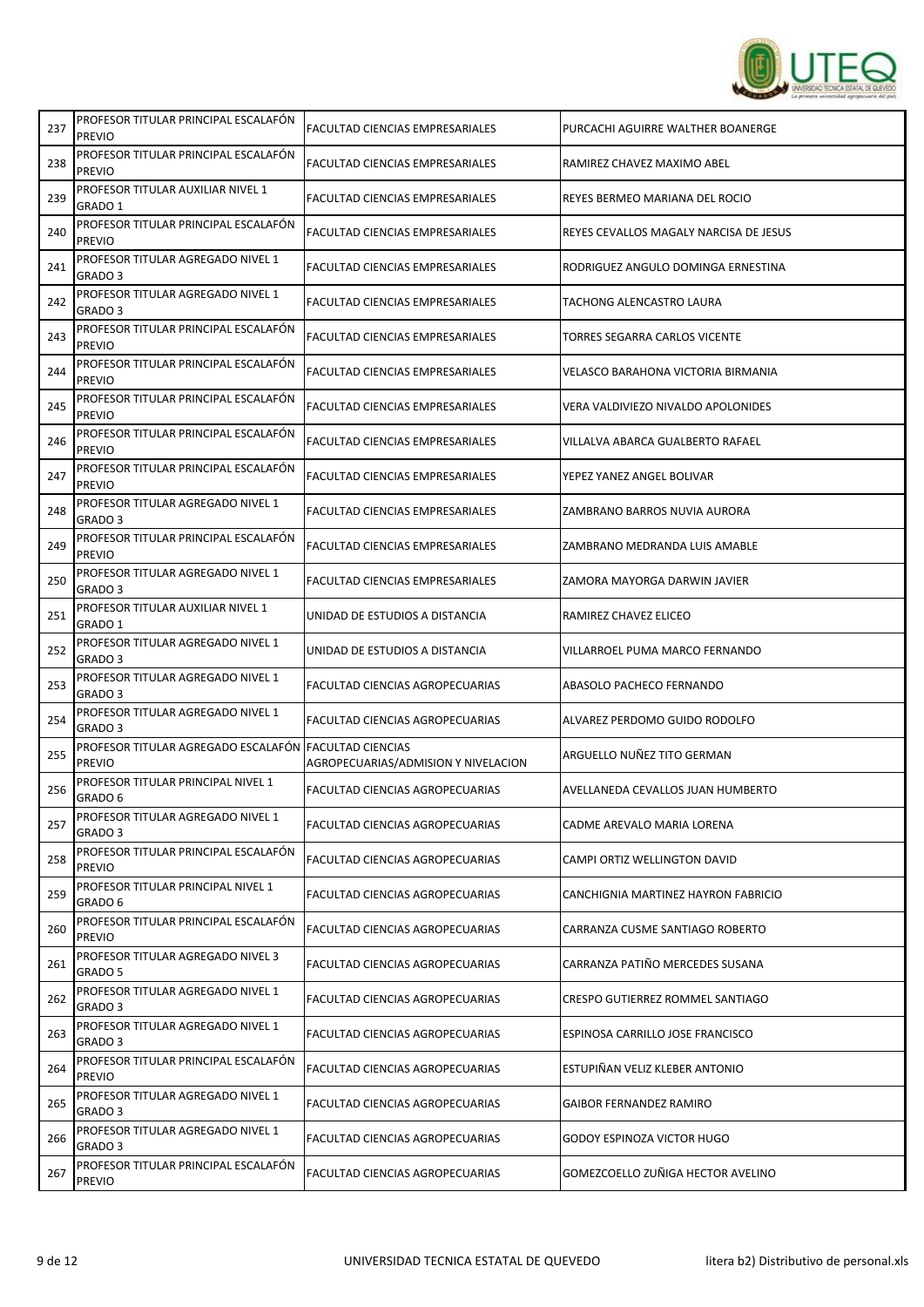

| 268 | PROFESOR TITULAR AGREGADO NIVEL 1<br>GRADO 3            | FACULTAD CIENCIAS AGROPECUARIAS        | <b>GONZALEZ VELEZ MARTIN ARMANDO</b>  |
|-----|---------------------------------------------------------|----------------------------------------|---------------------------------------|
| 269 | PROFESOR TITULAR AGREGADO NIVEL 1<br>GRADO 3            | <b>FACULTAD CIENCIAS AGROPECUARIAS</b> | <b>GRANADOS RIVAS YANILA ESTHER</b>   |
| 270 | PROFESOR TITULAR AUXILIAR NIVEL 1<br>GRADO 1            | <b>FACULTAD CIENCIAS AGROPECUARIAS</b> | GUEVARA SANTANA FREDDY JAVIER         |
| 271 | PROFESOR TITULAR PRINCIPAL ESCALAFÓN<br><b>PREVIO</b>   | FACULTAD CIENCIAS AGROPECUARIAS        | JACOME LOPEZ GERMAN ALEXANDER         |
| 272 | PROFESOR TITULAR AUXILIAR NIVEL 1<br>GRADO 1            | FACULTAD CIENCIAS AGROPECUARIAS        | MARTINEZ CHEVEZ MALENA                |
| 273 | PROFESOR TITULAR PRINCIPAL ESCALAFÓN<br><b>PREVIO</b>   | FACULTAD CIENCIAS AGROPECUARIAS        | MAZON PAREDES EDISON JACINTO          |
| 274 | PROFESOR TITULAR AGREGADO NIVEL 1<br>GRADO <sub>3</sub> | FACULTAD CIENCIAS AGROPECUARIAS        | MEDINA VILLACIS MARLENE               |
| 275 | PROFESOR TITULAR AGREGADO NIVEL 1<br>GRADO 3            | FACULTAD CIENCIAS AGROPECUARIAS        | MESTANZA UQUILLAS CAMILO ALEXANDER    |
| 276 | PROFESOR TITULAR PRINCIPAL ESCALAFÓN<br><b>PREVIO</b>   | FACULTAD CIENCIAS AGROPECUARIAS        | MONTENEGRO VIVAS LEON BOLIVAR         |
| 277 | PROFESOR TITULAR PRINCIPAL NIVEL 1<br>GRADO 6           | FACULTAD CIENCIAS AGROPECUARIAS        | MORANTE CARRIEL JAIME ALFREDO         |
| 278 | PROFESOR TITULAR AGREGADO NIVEL 1<br>GRADO 3            | FACULTAD CIENCIAS AGROPECUARIAS        | MUÑOZ MARCILLO JOSE LUIS              |
| 279 | PROFESOR TITULAR PRINCIPAL ESCALAFÓN<br><b>PREVIO</b>   | FACULTAD CIENCIAS AGROPECUARIAS        | MUÑOZ RODRIGUEZ JORGE GEOVANNY        |
| 280 | PROFESOR TITULAR PRINCIPAL NIVEL 1<br>GRADO 6           | FACULTAD CIENCIAS AGROPECUARIAS        | NIETO RODRIGUEZ JOSE ENRIQUE          |
| 281 | PROFESOR TITULAR AGREGADO NIVEL 1<br>GRADO 3            | FACULTAD CIENCIAS AGROPECUARIAS        | PELAEZ MENDOZA FRANKLIN RODRIGO       |
| 282 | PROFESOR TITULAR PRINCIPAL ESCALAFÓN<br><b>PREVIO</b>   | FACULTAD CIENCIAS AGROPECUARIAS        | PLAZA ZAMBRANO PAULA MARISOL          |
| 283 | PROFESOR TITULAR PRINCIPAL ESCALAFÓN<br><b>PREVIO</b>   | FACULTAD CIENCIAS AGROPECUARIAS        | RAMOS MARTINEZ FLAVIO RAUL            |
| 284 | PROFESOR TITULAR PRINCIPAL ESCALAFÓN<br><b>PREVIO</b>   | FACULTAD CIENCIAS AGROPECUARIAS        | SANCHEZ LAIÑO ADOLFO RODOLFO          |
| 285 | PROFESOR TITULAR PRINCIPAL ESCALAFÓN<br><b>PREVIO</b>   | FACULTAD CIENCIAS AGROPECUARIAS        | SAUCEDO AGUIAR SILVIA GICELA          |
| 286 | PROFESOR TITULAR PRINCIPAL ESCALAFÓN<br><b>PREVIO</b>   | FACULTAD CIENCIAS AGROPECUARIAS        | SIMBA OCHOA LUIS FERNANDO             |
| 287 | PROFESOR TITULAR PRINCIPAL ESCALAFÓN<br><b>PREVIO</b>   | FACULTAD CIENCIAS AGROPECUARIAS        | SUATUNCE CUNUHAY JOSE PEDRO           |
| 288 | PROFESOR TITULAR AGREGADO NIVEL 1<br>GRADO <sub>3</sub> | FACULTAD CIENCIAS AGROPECUARIAS        | VALVERDE MOREIRA HECTOR ENRIQUE       |
| 289 | PROFESOR TITULAR AGREGADO NIVEL 3<br>GRADO 5            | FACULTAD CIENCIAS AGROPECUARIAS        | VASCO MORA DIANA LUCIA                |
| 290 | PROFESOR TITULAR AGREGADO NIVEL 1<br>GRADO <sub>3</sub> | FACULTAD CIENCIAS AGROPECUARIAS        | VASCONEZ MONTUFAR GREGORIO HUMBERTO   |
| 291 | PROFESOR TITULAR PRINCIPAL ESCALAFÓN<br><b>PREVIO</b>   | FACULTAD CIENCIAS DE LA EDUCACION      | PARRA SILVA PABLO ALBERTO             |
| 292 | PROFESOR PRINCIPAL ESCALAFÓN PREVIO                     | FACULTAD CIENCIAS DE LA EDUCACION      | PINTO COTTO BAUTISTA RAFAEL           |
| 293 | PROFESOR TITULAR AGREGADO NIVEL 1<br>GRADO <sub>3</sub> | FACULTAD CIENCIAS DE LA INGENIERÍA     | BAJAÑA MENDIETA INES DE LA LUZ        |
| 294 | PROFESOR TITULAR PRINCIPAL ESCALAFÓN<br><b>PREVIO</b>   | FACULTAD CIENCIAS DE LA INGENIERÍA     | CABRERA VARGAS SEGUNDO ARTURO         |
| 295 | PROFESOR TITULAR PRINCIPAL ESCALAFÓN<br><b>PREVIO</b>   | FACULTAD CIENCIAS DE LA INGENIERÍA     | CEVALLOS MUÑOZ OMAR ARTURO            |
| 296 | PROFESOR TITULAR AGREGADO NIVEL 1<br>GRADO 3            | FACULTAD CIENCIAS DE LA INGENIERÍA     | CONTRERAS MOSQUERA FRANCISCA ETELVINA |
| 297 | PROFESOR TITULAR PRINCIPAL ESCALAFÓN<br><b>PREVIO</b>   | FACULTAD CIENCIAS DE LA INGENIERÍA     | DIAZ MACIAS EFRAIN EVARISTO           |
| 298 | PROFESOR TITULAR AGREGADO NIVEL 1<br>GRADO 3            | FACULTAD CIENCIAS DE LA INGENIERÍA     | ERAZO MORETA ORLANDO RANIRO           |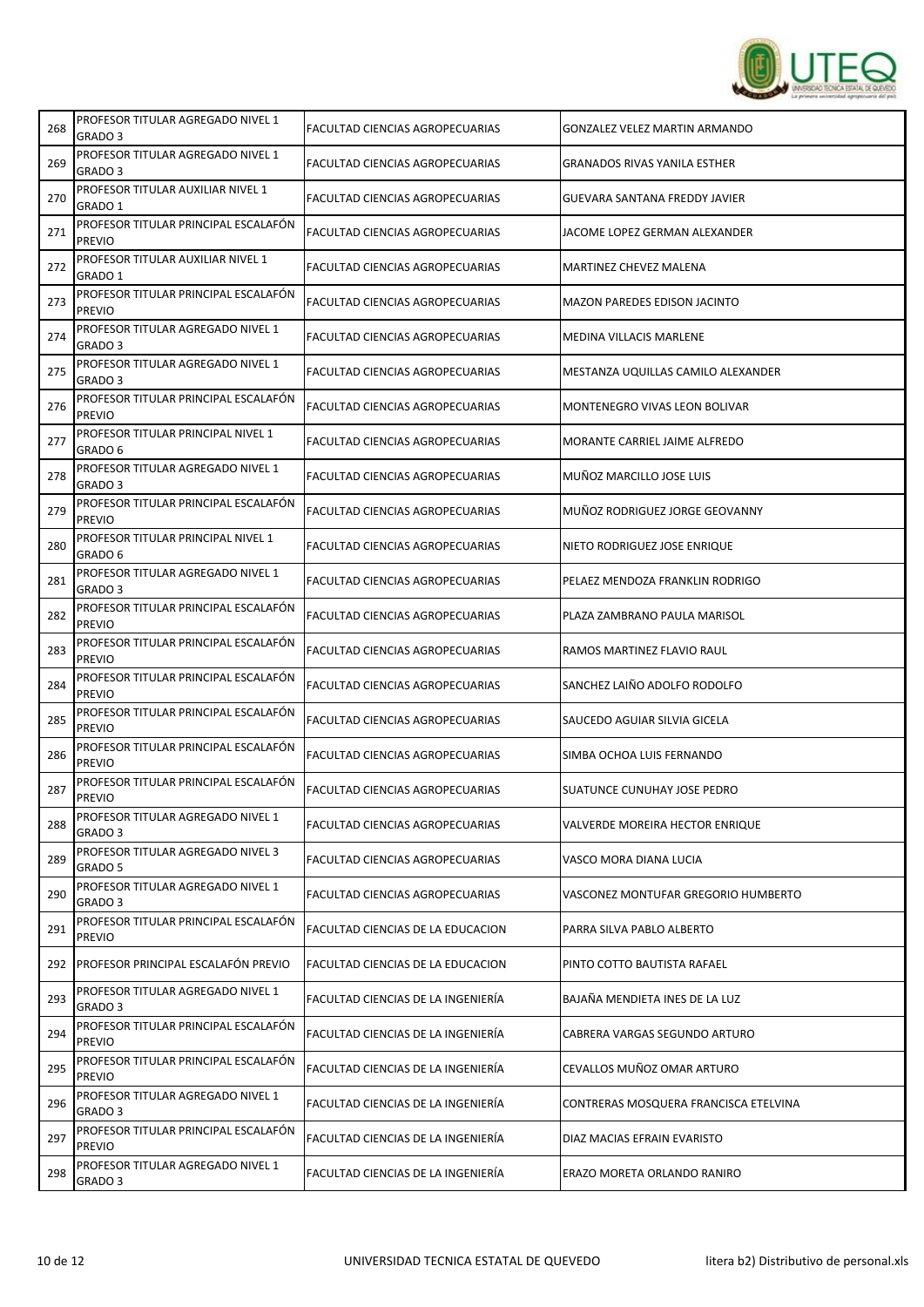

| 299 | PROFESOR TITULAR AGREGADO NIVEL 1<br>GRADO 3            | FACULTAD CIENCIAS DE LA INGENIERÍA                                 | <b>FERRER SANCHEZ YARELYS</b>                                          |
|-----|---------------------------------------------------------|--------------------------------------------------------------------|------------------------------------------------------------------------|
| 300 | PROFESOR TITULAR AUXILIAR NIVEL 1<br>GRADO 1            | FACULTAD CIENCIAS DE LA INGENIERÍA                                 | <b>GUERRERO ULLOA GLEISTON CICERON</b>                                 |
| 301 | PROFESOR TITULAR AGREGADO NIVEL 1<br>GRADO 3            | FACULTAD CIENCIAS DE LA INGENIERÍA                                 | INTRIAGO ZAMORA PEDRO NAPOLEON                                         |
| 302 | PROFESOR TITULAR PRINCIPAL ESCALAFÓN<br><b>PREVIO</b>   | FACULTAD CIENCIAS DE LA INGENIERÍA                                 | JARAMILLO CHUQUI IVAN FREDDY                                           |
| 303 | PROFESOR TITULAR AGREGADO NIVEL 1<br>GRADO 3            | FACULTAD CIENCIAS DE LA INGENIERÍA                                 | LLERENA GUEVARA LUCRECIA ALEJANDRINA (licencia sin sueldo<br>estudios) |
| 304 | PROFESOR TITULAR PRINCIPAL ESCALAFÓN<br><b>PREVIO</b>   | FACULTAD CIENCIAS DE LA INGENIERÍA                                 | MARQUEZ DE LA PLATA MONTIEL CARLOS VICENTE                             |
| 305 | PROFESOR TITULAR PRINCIPAL ESCALAFÓN<br><b>PREVIO</b>   | <b>FACULTAD CIENCIAS DE LA</b><br>INGENIERÍA/ADMISION Y NIVELACION | MEDINA MOREIRA DUBER SEGUNDO                                           |
| 306 | PROFESOR TITULAR AGREGADO NIVEL 2<br>GRADO 4            | FACULTAD CIENCIAS DE LA INGENIERÍA                                 | MORA SECAIRA JANETH INES                                               |
| 307 | PROFESOR TITULAR PRINCIPAL ESCALAFÓN<br><b>PREVIO</b>   | FACULTAD CIENCIAS DE LA INGENIERÍA                                 | RODRIGUEZ GAVILANES NANCY MAGALI (licencia sin sueldo<br>estudios)     |
| 308 | PROFESOR TITULAR AGREGADO NIVEL 1<br>GRADO <sub>3</sub> | FACULTAD CIENCIAS DE LA INGENIERÍA                                 | TAY HING CAJAS CECILIA CAROLINA                                        |
| 309 | PROFESOR TITULAR AUXILIAR NIVEL 1<br>GRADO 1            | FACULTAD CIENCIAS DE LA INGENIERÍA                                 | TORRES BOLAÑOS MARJORI TAHIMY MARGARITA                                |
| 310 | PROFESOR TITULAR PRINCIPAL ESCALAFÓN<br><b>PREVIO</b>   | FACULTAD CIENCIAS DE LA INGENIERÍA                                 | TROYA ZAMBRANO MELCHOR FIDEL                                           |
| 311 | PROFESOR TITULAR AGREGADO NIVEL 1<br>GRADO 3            | FACULTAD CIENCIAS DE LA INGENIERÍA                                 | VICUÑA PINO ARIOSTO EUGENIO                                            |
| 312 | PROFESOR TITULAR PRINCIPAL NIVEL 1<br>GRADO 6           | FACULTAD CIENCIAS DE LA INGENIERÍA                                 | <b>VLASSOVA LIDIA</b>                                                  |
| 313 | PROFESOR TITULAR AGREGADO NIVEL 1<br>GRADO <sub>3</sub> | FACULTAD CIENCIAS DE LA INDUSTRIA Y<br><b>PRODUCCION</b>           | ARAGUNDI VELARDE JEFFERSON GUSTAVO                                     |
| 314 | PROFESOR TITULAR ESCALAFON PREVIO                       | FACULTAD CIENCIAS DE LA INDUSTRIA Y<br><b>PRODUCCION</b>           | FON FAY VASQUEZ FLOR MARINA                                            |
| 315 | PROFESOR TITULAR AGREGADO NIVEL 1<br>GRADO <sub>3</sub> | FACULTAD CIENCIAS DE LA INDUSTRIA Y<br><b>PRODUCCION</b>           | MERA CHINGA LUIS ENRIQUE                                               |
| 316 | PROFESOR TITULAR AGREGADO NIVEL 1<br>GRADO <sub>3</sub> | FACULTAD CIENCIAS DE LA INDUSTRIA Y<br><b>PRODUCCION</b>           | MOREIRA MENENDEZ MERCEDES CLEOPATRA                                    |
| 317 | PROFESOR TITULAR AGREGADO NIVEL 3<br>GRADO 5            | FACULTAD CIENCIAS DE LA INDUSTRIA Y<br><b>PRODUCCION</b>           | NEIRA MOSQUERA JUAN ALEJANDRO                                          |
| 318 | PROFESOR TITULAR AGREGADO NIVEL 1<br>GRADO <sub>3</sub> | FACULTAD CIENCIAS DE LA INDUSTRIA Y<br><b>PRODUCCION</b>           | OSORIO SANCHEZ ANA VERONICA                                            |
| 319 | PROFESOR TITULAR AGREGADO NIVEL 3<br>GRADO 5            | FACULTAD CIENCIAS DE LA INDUSTRIA Y<br><b>PRODUCCION</b>           | PINARGOTE MENDOZA EDGAR RODOLFO                                        |
| 320 | PROFESOR TITULAR AGREGADO NIVEL 1<br>GRADO 1            | FACULTAD CIENCIAS DE LA INDUSTRIA Y<br>PRODUCCION                  | RIZZO ZAMORA LAUDEN GEOBACK                                            |
| 321 | PROFESOR TITULAR AGREGADO NIVEL 1<br>GRADO 4            | FACULTAD CIENCIAS DE LA INDUSTRIA Y<br><b>PRODUCCION</b>           | VALLEJO TORRES CHISTIAN AMABLE                                         |
| 322 | PROFESOR TITULAR PRINCIPAL ESCALAFÓN<br><b>PREVIO</b>   | FACULTAD CIENCIAS DE LA INDUSTRIA Y<br><b>PRODUCCION</b>           | <b>VELIZ AGUILAR MARISOL BETTY</b>                                     |
| 323 | PROFESOR TITULAR AUXILIAR NIVEL 1<br>GRADO 1            | ENFERMERÍA                                                         | PALLAROSO GRANIZO ROSA YOLANDA                                         |
|     |                                                         | <b>ASESORÍAS / NIVEL DE APOYO</b>                                  |                                                                        |
| 324 | DIRECTORA DE TALENTO HUMANO                             | TALENTO HUMANO                                                     | PARRAGA CEDEÑO MARIA EDILMA                                            |
| 325 | DIRECTOR DE APOYO A LA GESTION                          | APOYO A LA GESTION                                                 | AVILES CEVALLOS FLERIDO NICANOR                                        |
| 326 | DIRECTOR DE PLANIFICACIÓN Y<br>DESARROLLO UNIVERSITARIO | DIRECCIÓN DE PLANIFICACIÓN Y DESARROLLO<br>UNIVERSITARIO           | PLATA MURILLO LUIS ANTONIO                                             |
| 327 | DIRECTOR DE PROCURADORÍA GENERAL                        | PROCURADURÍA                                                       | PICO ZAMBRANO BOLIVAR OMAR                                             |
| 328 | <b>DIRECTOR DE SECRETARIA GENERAL</b>                   | SECRETARÍA GENERAL                                                 | PINCAY RIZZO FRANCISCO BORJA                                           |